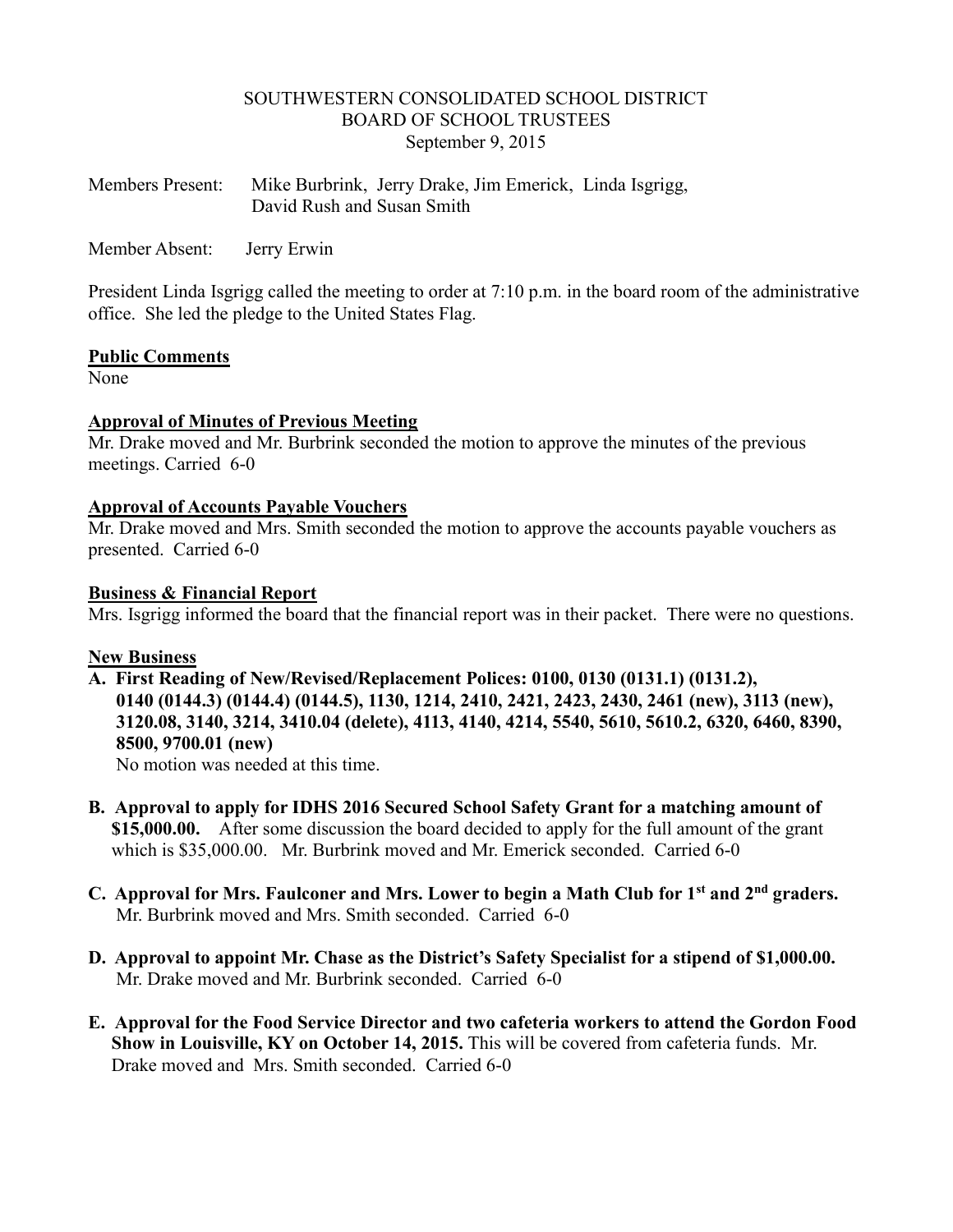## F. Other

 **Acceptance of a \$1,000.00 donation to FCA from D & E Trucking, Inc.** Mr. Drake moved and Mr. Emerick seconded. Carried 6-0

## **Reports and Presentations**

## **A. Principal Reports**

Mr. Chase mentioned that he and Mr. Edwards will be attending a meeting regarding testing in mid-September. He explained that 25% of our school grade will have to do with the growth of the student. Since many of our 8<sup>th</sup> grade students are taking Algebra I, the question is whether the school grade or our students' academic success is more important.

Mr. Edwards thanked the board for approving the Math Club. The teachers are going above and beyond to help the students succeed.

## **B. Facilities/Maintenance Director Report**

Mr. Hancock, Facilities/Maintenance Director, thanked Mr. Edwards and the PTO for funding the new swings on the playground. Mr. Hancock reported that new projectors had been installed in the music room at the high school and in the library at the elementary; and, coils had been cleaned in both schools. He also said that the wastewater treatment plant was running well for its age; and, the high school roof project has been finished. He has started to work with lighting contractors in the high school gym to try and cut our cost 60% by moving to LED lighting. He has scheduled a gentleman to come and explain this at next month's board meeting. Because there are many future projects Mr Hancock said he is putting a 5 year plan together. Mr. Hancock asked that the district hire one full time person to be a custodial/maintenance person that could be used where needed.

Mr. Drake asked that the softball diamond dirt work and fencing be done as soon as possible. Mr. Hancock asked that if anyone knew of anybody who could do the work, please let him know because many of the contractors are busy due to all the rain that we had over the summer.

**Mr. Drake made a motion to approve hiring a full time custodian at \$11.50 per hour with benefits.** Mr. Emerick seconded. Carried 6-0

**Mr Drake made a motion to start work on a new softball field.** Mr. Drake moved and Mr. Emerick seconded. Carried 6-0

# **C. Technology Director Report**

Mrs. Neville reminded the board of the goals that were to be accomplished last school year. They were e-rate modifications, expanding the e-book library, upgrading the library system to web-based, online registration, expanding the use of digital curriculum, extending 1:1 (eLearning Grant) so every student had a device. This school year, students in grades 7-12 can take home their devices. She reported that we have updated our bandwidth to 150 mb. The teachers have received additional professional development in technology over the summer, and we are using the eLearning Grant to pay for 4 teachers to be technology coaches to help other teachers complete technology tasks. We have purchased hotspots that can be used by students who cannot get internet at their homes. Mrs. Neville is working on a school Youtube channel for students to upload their videos to and is also working on a district mobile app.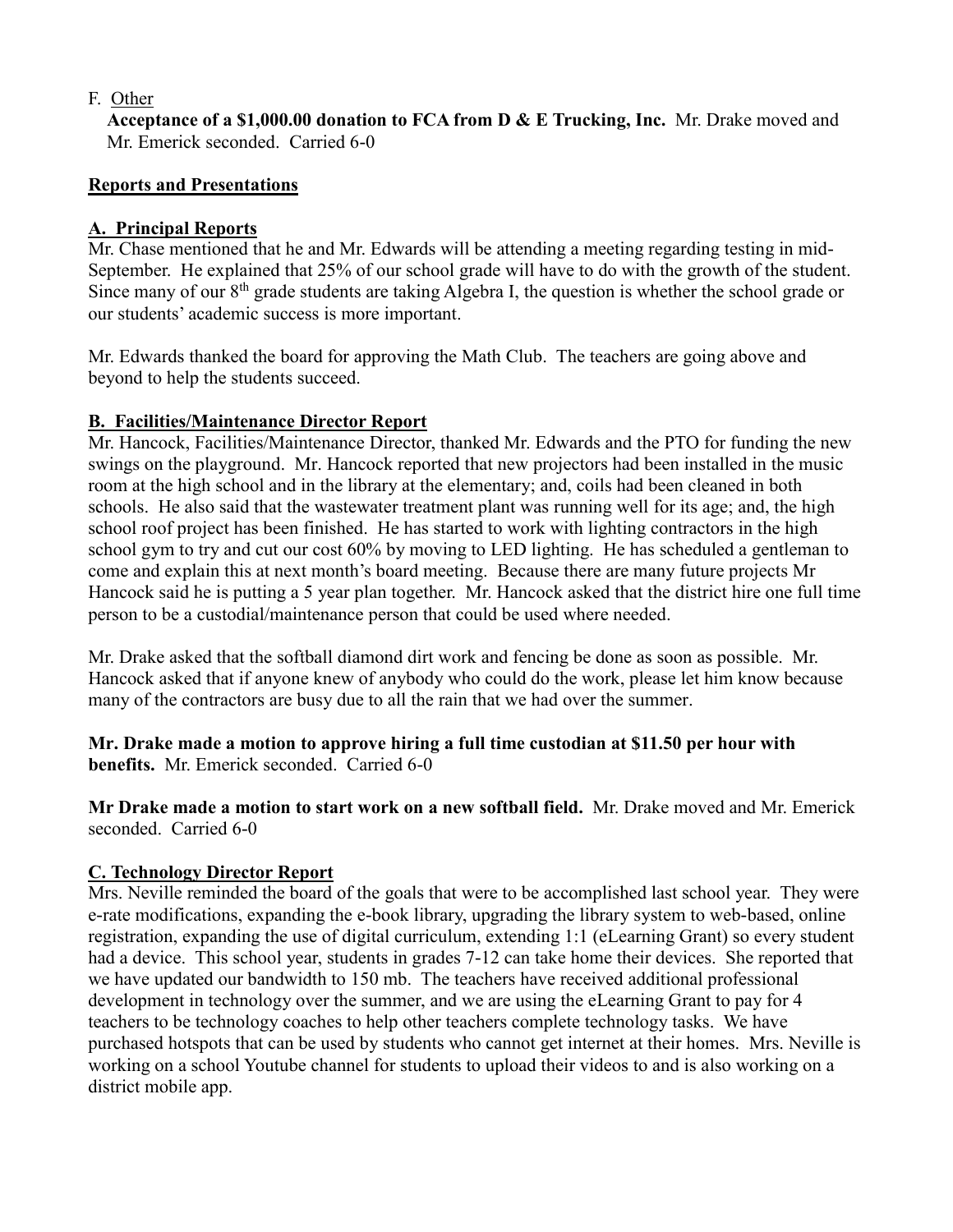### **Superintendent Report**

Dr. Maurer informed the board regarding the high ability planning committee. Their evaluation for the 2014-15 school year and their goals for 2015-16 have been posted to our website. She also discussed with Umbaugh the possibility of borrowing on additional bonds for the wastewater plant, asphalt, and roofing to name just a few items. She stated that Ice Miller could help develop these plans if the board chooses to move forward in this area. Dr. Maurer said she will be attending the ISBA/IAPSS conference at the end of September and she will look at Architect/Engineering firms then. Mr. Drake asked that more information be brought to the board so that they can make a good decision regarding how to proceed.

Dr. Maurer mentioned that she included the administrators' goals in their packet.

# **Personnel**

## **A. Leaves/Resignations/Terminations**

- Allison Seale FMLA from approximately October 19, 2015 through January 4, 2016. Mr. Rush moved and Mr. Drake seconded. Carried 6-0
- Cole Oliver resignation as the yearbook advisor. This is actually a class and another teacher is teaching the class this year.

Mr. Emerick moved and Mrs. Smith seconded. Carried 6-0

## **B. Recommendations to Hire**

- Sarah Stockdale as the  $7<sup>th</sup>$  grade girls' basketball coach
- Sam Pfaff as the Social Studies Academic Team Coach
- Rob Yeend as the  $5<sup>th</sup>$  grade volunteer boys' basketball coach
- Donna Dennison as the yearbook advisor Mr. Emerick moved and Mrs. Smith seconded. Carried 6-0

# **C. Other**

None

# **Superintendent Comments**

Dr. Maurer thanked the board members for attending the longer meeting this evening and for listening to the administrations' passion for the district.

### **Board Member Comments**

Mrs. Smith thanked the administrators for their passion and the information that she received tonight on the sports facilities. Mr. Burbrink thanked Mr. Hancock for his presentation and also spoke about the tour that he took of the wastewater system and how it improved his understanding. He also mentioned that he would like a survey to be sent to parents regarding online registration. He would like for security to be a priority at the elementary with the next bond issue. Mrs. Isgrigg thanked Tim for the tour of places that she had never seen before at the school.